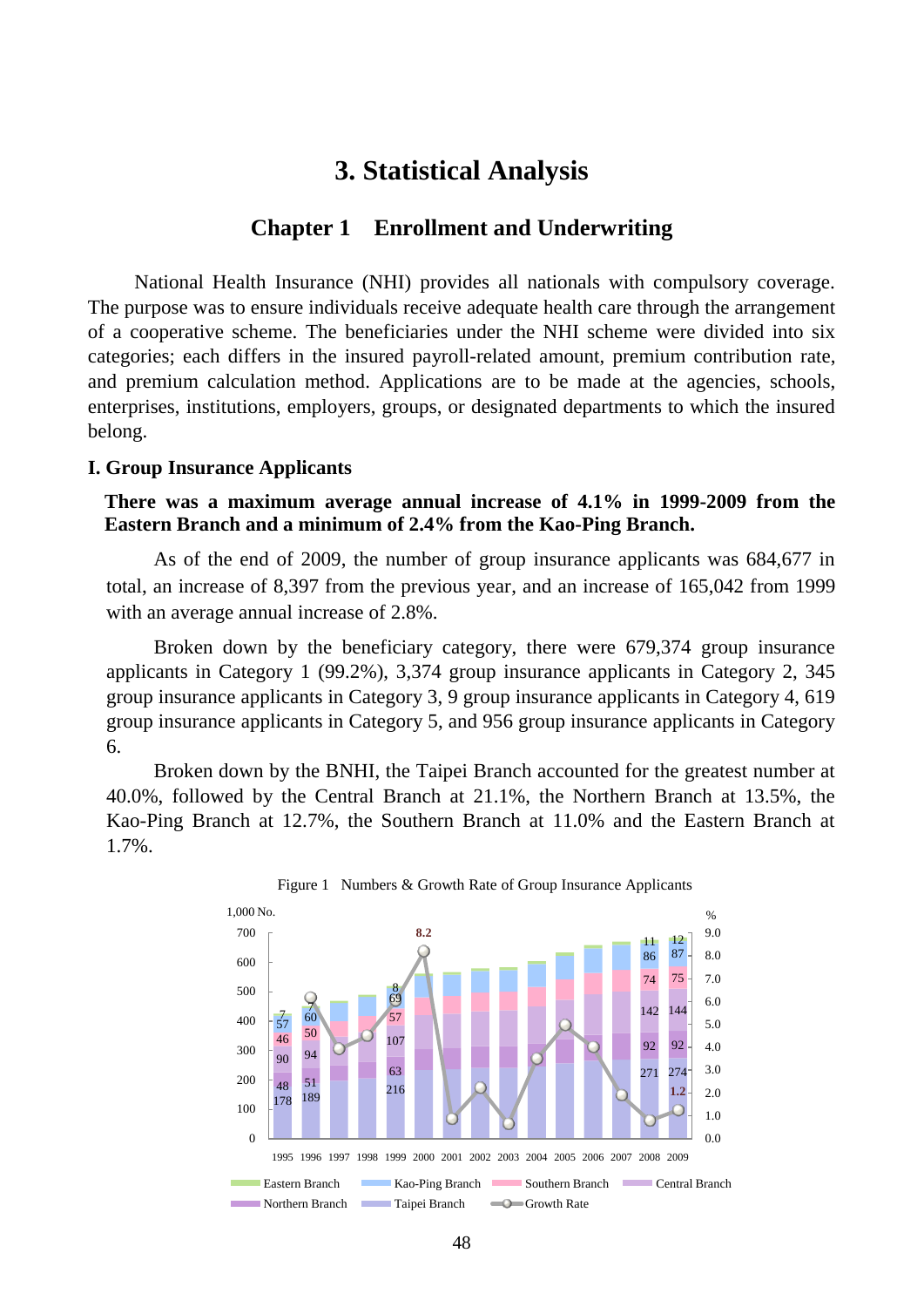Broken down by the BNHI, the Northern, Central, Southern, and Eastern Branches had shown positive trends in both increase of group insurance applicants and share of group insurance applicants in the past ten years; the Northern Branch had the highest increase in share of group insurance applicants at 1.4 percentage points. On the other hand, the Taipei and Kao-Ping Branches had shown negative trends in share of group insurance applicants; the Taipei Branch had the highest decrease at 1.6 percentage points.



#### Figure 2 Group Insurance Applicants 2009 vs. 1999

### **II. Beneficiaries**

**In the past ten years, in terms of structural ratio, Categories 1, 2, and 3 had gone down, while Categories 5 and 6 had gone up, indicating that there had been an increase in disadvantaged groups.** 

The purpose of the NHI is to enhance the health of all nationals and fair access to medical treatments. At present, with the exception of those in the corrective institutions, all nationals are covered under the insurance scheme.

At the end of 2009, the number of beneficiaries in the NHI scheme increased by 107,629 from the end of the previous year. There was an increase of 1,935,914 individuals from 1999 with an average annual increase of 0.9% of which, the insured increased by 2,389,276 individuals (19.7%) with an average annual increase of 1.8%; dependents decreased by 453,362 with an average annual decrease rate 0.5%. At the end of 2009, the insured accounted for 62.9% of beneficiaries, an increase of 5.6% from the end of 1999; the average number of dependents decreased by 0.2 individuals.

Broken down by gender, 11,469,545 individuals (49.8%) were male and 11,556,228 (50.2%) were female. The sex ratio of beneficiaries was 99.2; it was 101.3 ten years ago.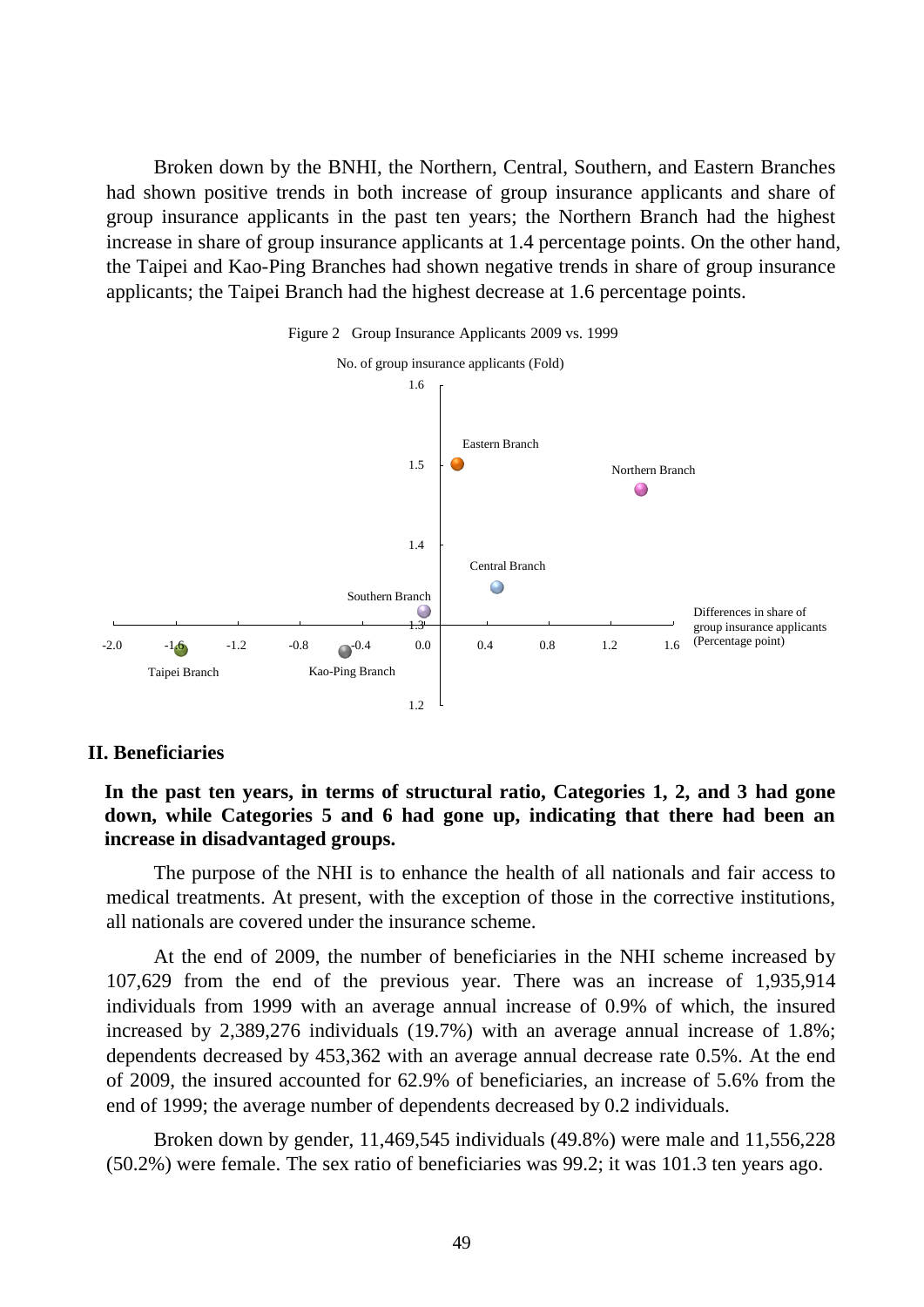

Figure 3 Numbers & Growth Rate of Beneficiaries

Broken down by age, the beneficiaries were higher for males than for females in age groups below 25 and were higher for females than for males for age 25 and over. At the end of 2009, the average age of beneficiaries was 37.0, an increase of 4.1 from 1999; the average age of the insured who paid the premium was 43.3, an increase of 1.6 years from 1999. In addition, the number of beneficiaries above 65 had reached 2.43 million, an increase of 588,232 from 1999, of which 404,773 were female.



Broken down by city/county, Taipei City had the highest number of beneficiaries at 4,538,630 (19.7%), followed by Taipei County at 3,154,254 (13.7%) while Lienjiang County had the smallest number at 7,057 (0.0%). Excluding the outer islands, Taitung County had the smallest number of beneficiaries at 200,259 (0.9%), followed by Chiayi City at 275,577 (1.2%).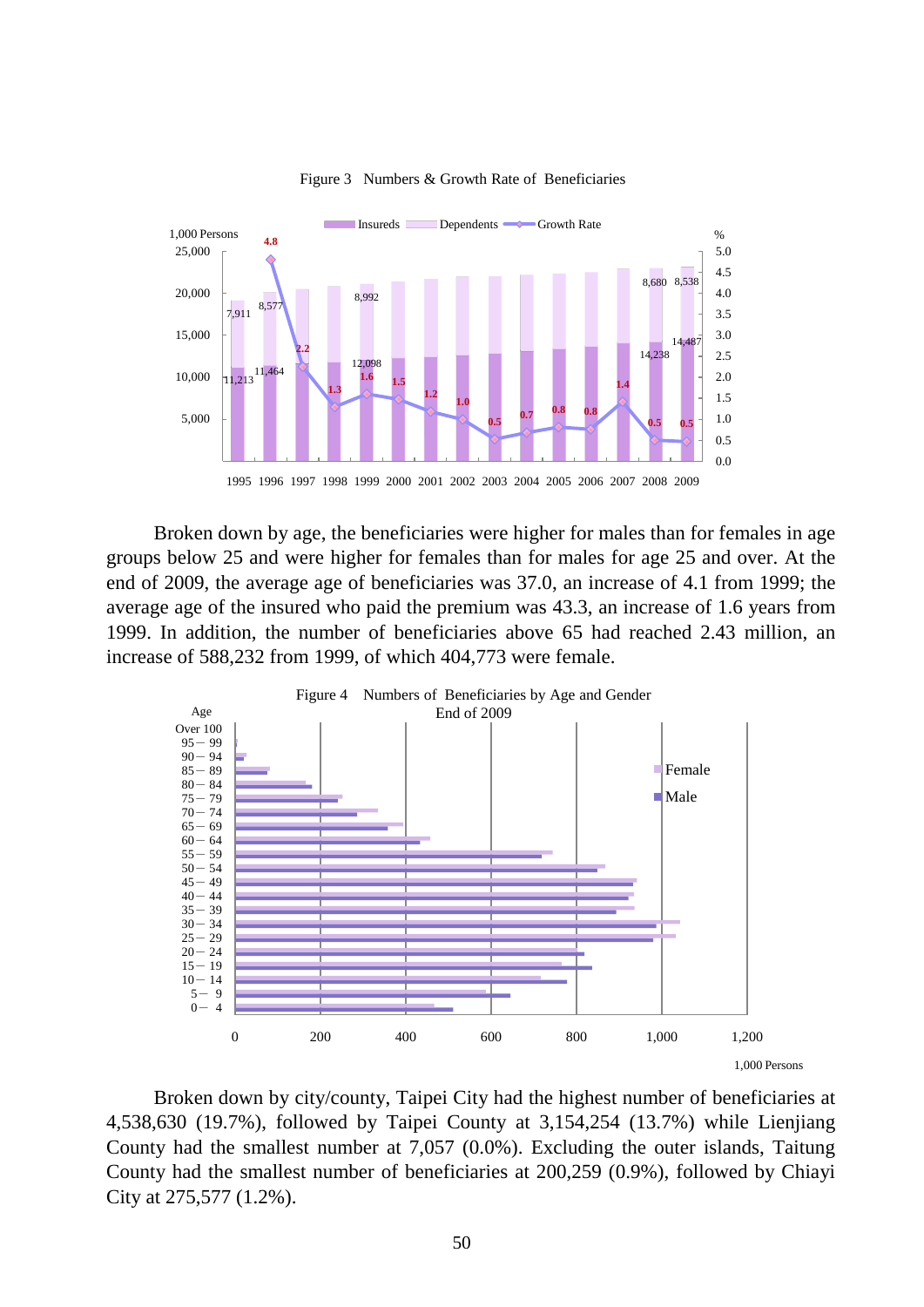Broken down by BNHI, the Taipei Branch accounted for the greatest number of beneficiaries at 847,009 (36.8%), followed by the Central Branch at 4,172,185 (18.1%) while the Eastern Branch accounted for the smallest number at 504,146(2.2%). Compared to the end of 1999, the Taipei and Northern Branches had shown positive trends in both number of beneficiaries and share of beneficiaries; the Northern Branch had had the highest increase in share of beneficiaries at 1.4 percentage points. On the other hand, the Central, Southern, Eastern, and Kao-Ping Branches had shown negative trends in share of beneficiaries; the Kao-Ping Branch had the highest decrease at 0.9 percentage points.





The national economy had been adversely affected by the international financial crisis. In 2009, while Category 1 had the highest number of beneficiaries (51.9%), the proportion of Category 1 decreased by 1.4 percentage points compared to 1999, Category 2 decreased by 0.6 percentage points, Category 3 decreased by 2.9 percentage points. On the other hand, Categories 5 and 6 increased by 0.5 and 4.1 percentage points respectively. The proportion of disadvantaged minority groups had significantly gone up.



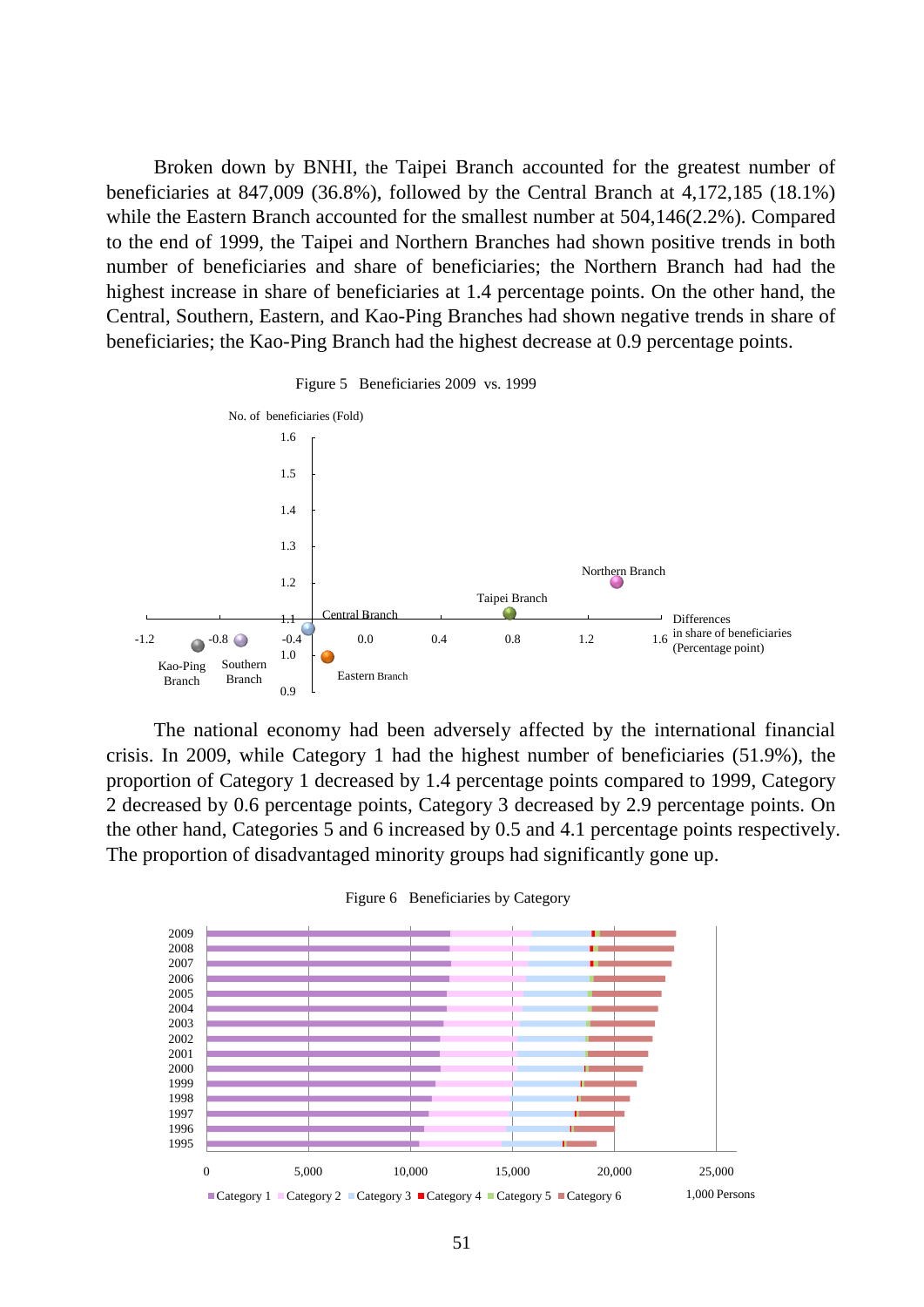#### **III. The Insured Payroll-Related Amount**

# **The average increase of the insured payroll-related amount was 2.6% in 1999-2009 with a minimal increase of NT\$175 in 2009.**

In 2009, in order to improve the foundation of premium collection, the BNHI guided people to insure in correct insurance status. Besides, the BNHI also held reviews regarding the insured payroll-related amount. For those with lower than the correct insured amount, the BNHI notified the group insurance applicants to adjust premiums directly to increase premium revenues.

At the end of 2009, the average insured payroll-related amounts were NT\$31,847, the lowest increase in the past ten years at NT\$175. The average insured payroll-related amounts for Categories 1 to 3 were NT\$37,005, NT\$25,095, and NT\$21,000 respectively, with the highest for professional and technical personnel at NT\$68,359, followed by teaching personnel from public and private institutions or government employees at NT\$55,193. The premiums for Category 4 and 5 were the same at NT\$1,367 and was NT\$1,099 for Category 6.

Broken down by the insured payroll-related amount, the number of the insured was the largest at NT\$21,000 with 3,460,389 individuals (23.9%), followed by NT\$17,280 with 1,326,534 individuals (9.2%).

Broken down by the average insured payroll-related amount, affected by the recession, the average insured payroll-related amount for Category 1 increased merely by 0.3% from the previous year, of which, Item 1 of Category 1 had the highest average annual increase of 6.7% in the past ten years; Category 2 increased by 2.5% with an average annual increase of 2.4%. The average insured payroll-related amounts for Category 3 increased from NT\$16,501 by the end of 1995 to NT\$19,200 by the end of 1998 and was adjusted again to NT\$21,000 by the end of 2007.



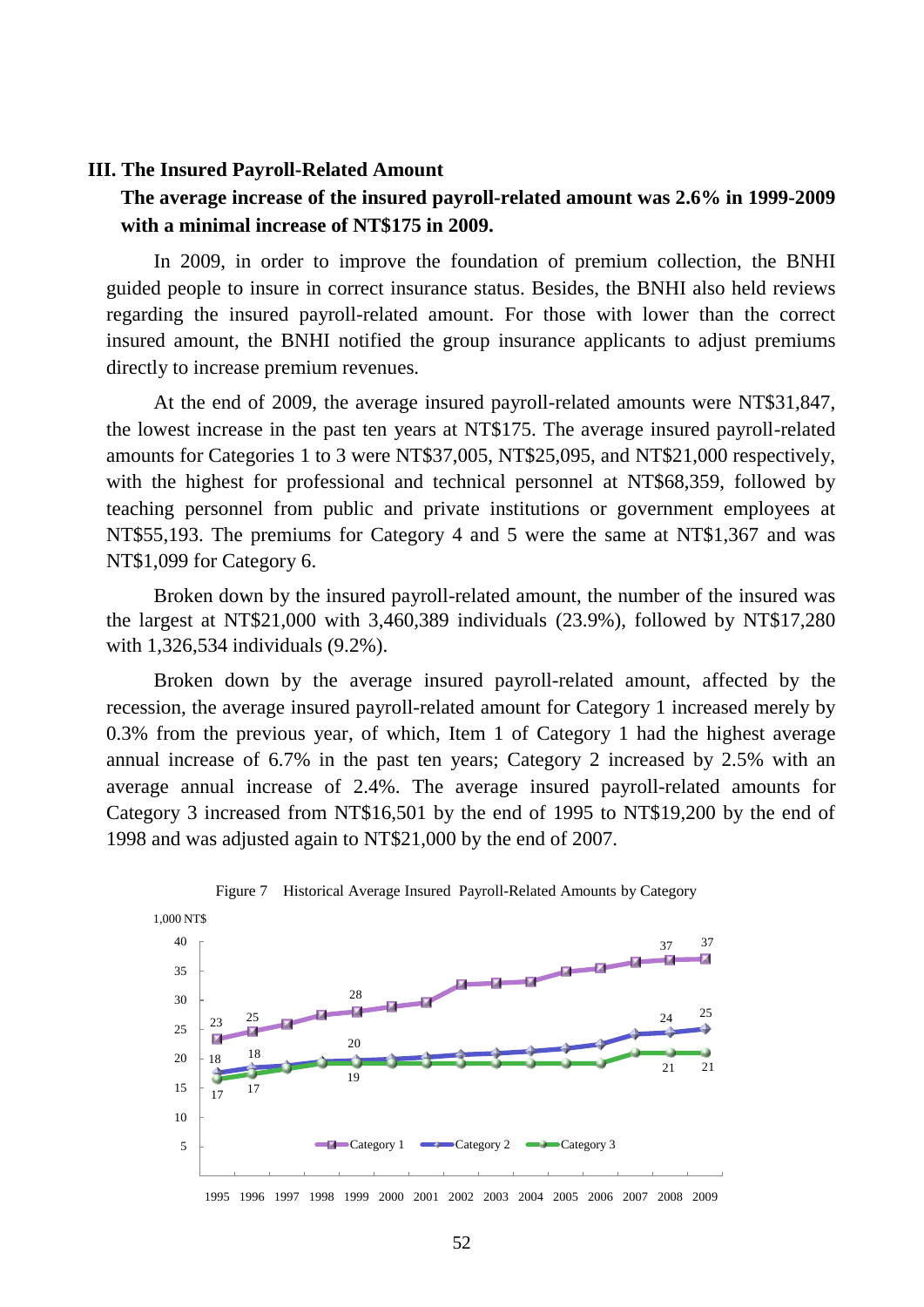#### **IV. Premium Receivables**

**The average annual increase of premium contributions in 1999-2009 was 3.5% for beneficiaries, 4.4% for group insurance applicants and 2.8% for government subsidies.**

The main source of funds for the NHI scheme is premium revenues. The rates of premium contributions vary by type of the insured. Category 4 beneficiaries, low-income households and unemployed veterans receive full subsidies from the government.



Premium receivables were NT\$385 billion in 2009, an increase of NT\$1,205 million from the previous year and an increase of NT\$116 billion from 1999 with an average annual increase of 3.6% of which, Category 1 showed a decrease of NT\$1,533 million from the previous year and an increase of NT\$79 billion from 1999 with an average annual increase of 4.1%. Category 2 showed an increase of NT\$3,253 million from the previous year and an increase of NT\$15 billion from 1999 with an average annual increase of 3.3%. Category 3 showed a decrease of NT\$885 million from the previous year and a decrease of NT\$1,147 million from 1999 with an average annual decrease rate 0.3%. Category 4 showed an increase of NT\$311 million from the previous year and an increase of NT\$1,402 million from 1999 with an average annual increase of 9.3%. Category 5 showed an increase of NT\$411 million from the previous year and an increase of NT\$2,307 million from 1999 with an average annual increase of 9.8%. Category 6 showed a decrease of NT\$352 million from the previous year and an increase of NT\$19 billion from 1999 with an average annual increase of 4.5%.